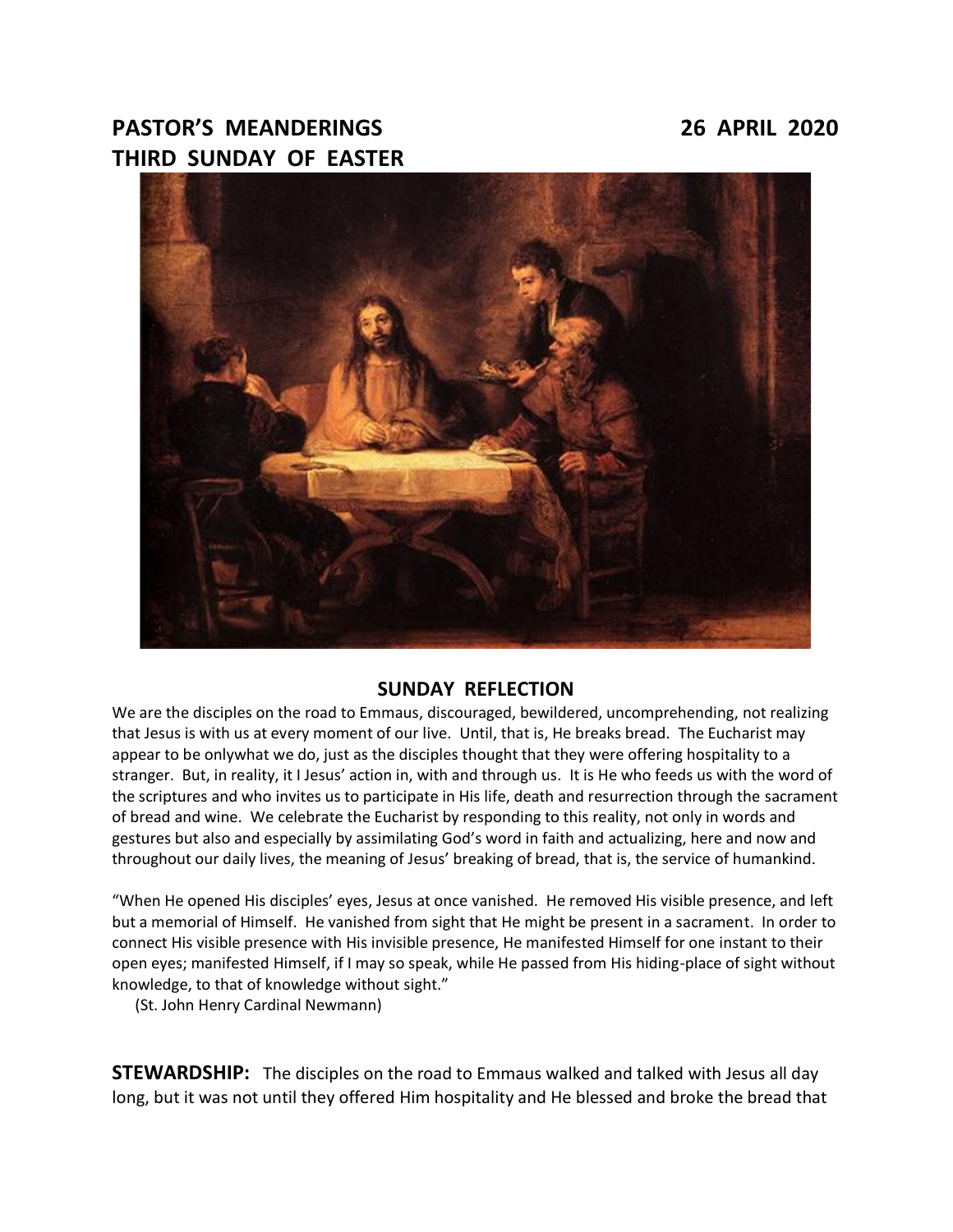they recognized Him. Simple acts of loving kindness still reveal the presence of God in our midst.

# **READINGS FOR TODAY**

**Acts 2:14,22-33:** Peter gives witness to the resurrection of Jesus from the dead, in fulfillment of the prophecy of David that God's holy one would not be allowed to experience corruption **1 Pt. 1:17-21:** We are freed from a useless way of life by the ransom paid in the precious blood of the lamb that is Christ.

**Lk. 24:13-35:** The disciples' hearts burn within them as they talk with the stranger on the road to Emmaus and they recognize the Lord Jesus in the breaking of bread.

# **READINGS FOR FOURTH SUNDAY OF EASTER 3 MAY '20**

**Acts 2:14, 36-41:** It is from Christ that we receive forgiveness and the gift of the Holy Spirit. **1 Pt. 2:20-25:** Christ suffered for us, offering us an example to follow. **Jn. 10:1-10:** Jesus is the gate through and by which we enter into salvation.

# **SEASON OF EASTER**

We are approaching the midpoint of the Easter season as we celebrate the Third Sunday of Easter. What is the purpose of this season of the Church calendar? What does it mean to ourselves?

**Length.** The Easter Season is fifty days, not forty days, like Lent, or four weeks or slightly less, like Advent. The Easter Season extends from Easter Sunday to Pentecost. It is sometimes known as the "Festival of Weeks," seven weeks of seven days (49 days), plus one, the fiftieth day, Pentecost.

**The Octave of Easter.** The first eight days of the Easter Season are known as the Octave of Easter. Easter is the greatest Christian feast, so great, in fact, that it cannot be celebrated adequately on a single one day. All eight days from Easter Sunday to the Second Sunday of Easter are considered solemnities, the Church's highest ranking feast, and each day is celebrated with festivity and joy.

**The Easter Novena.** The last nine days of the Easter Season extend from Ascension Thursday to Pentecost Sunday, a novena, Latin for "nine." Jesus instructed his disciples "not to depart from Jerusalem, but to wait … [because] in a few days you will be baptized with the Holy Spirit" (Acts 1:4,5). The nine days from Ascension to Pentecost are a novena, a period of prayer before the coming of the Holy Spirit.

**The Easter Liturgical Color.** The liturgical color for the Easter Season is white. Gold is not a liturgical color, but it may be used to accent the white. Together, they are symbols of joy and glory, as well as the Resurrection.

**The Easter Liturgical Word.** The special word for the Easter Season is Alleluia. It is used for the dismissal from Mass, and it is added to the antiphons and responses for the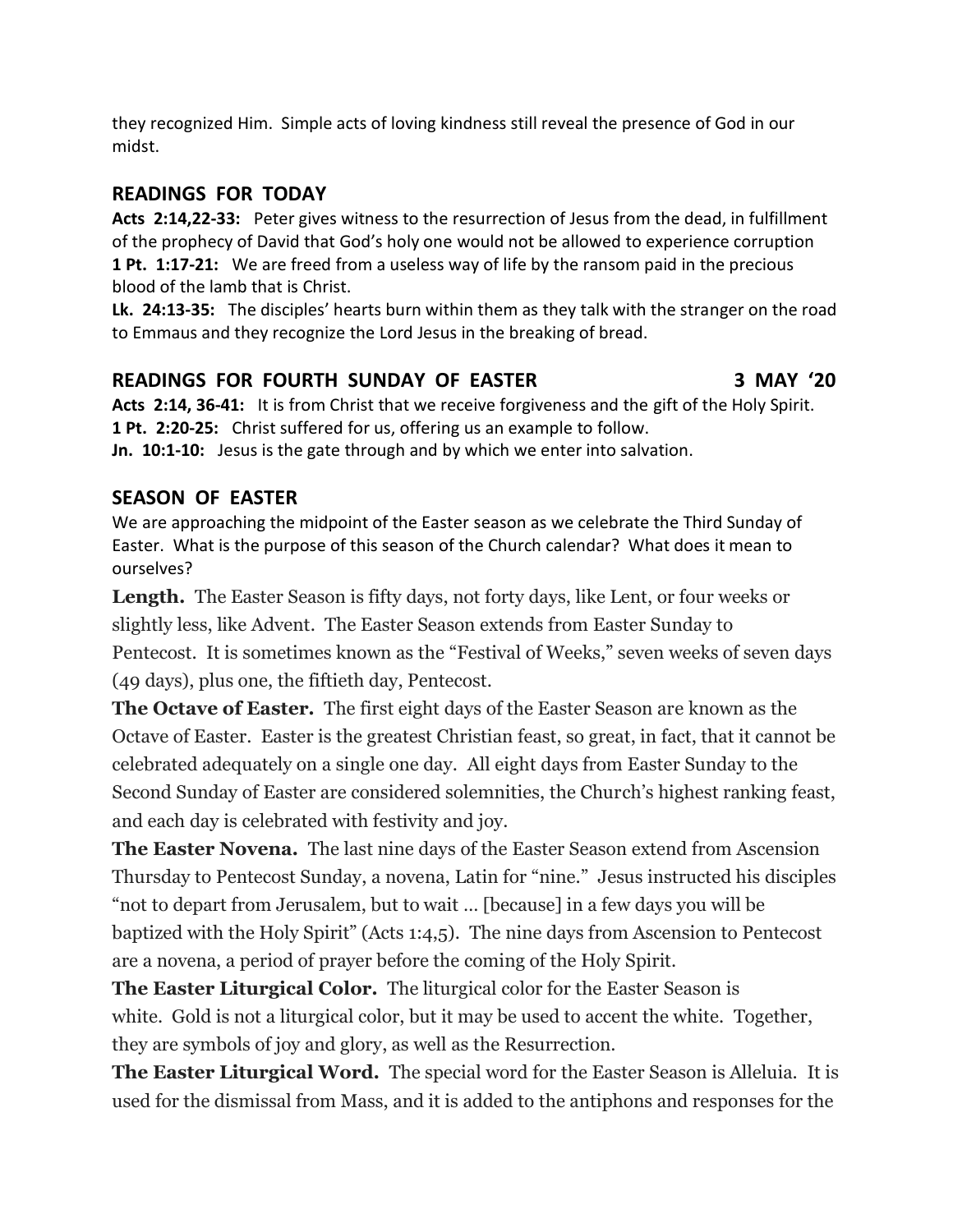Liturgy of the Hours. It is only found in the Book of Revelation (19:1,3,4,6), and it is an exclamation of great joy that means "Praise God!" the sentiment of the Easter Season. **Easter Eating.** The self-denial of Lent is set aside during the Easter Season. It is not a time of fasting, but rather a season of celebration, a time for "a feast of rich food and choice wines, juicy, rich food and pure, choice wines" (Is 25:6). Jesus once said that "As long as they have the bridegroom with them they cannot fast" (Mk 2:19b), and because Jesus was with his disciples for forty days from his Resurrection to his Ascension (Acts 1;3), it was not a time of fasting then, and so it is not a time of fasting now.

**The Major Easter Symbol.** The foremost symbol of Easter is the Christ Candle, also known as the Easter Candle or the Paschal Candle. It represents the Risen Christ who is the Light of the World (Jn. 8:12; see also 1:4-5,9 and 12:46). The candle is given a prominent location during the Easter Season, usually in the sanctuary or somewhere in the front of the church, and after Pentecost it is moved back to its usual place.

**The Easter Sacraments.** The Easter Sacraments are the Sacraments of Initiation: Baptism, Eucharist, and Confirmation. Because these sacraments are celebrated at the Easter Vigil when catechumens and candidates are welcomed into the Church, they are also featured throughout the Easter Season. It is the preferred season to celebrate Baptisms within Sunday Mass, and the ideal time to celebrate First Holy Communion as well as Confirmation.

**Easter Scripture Texts.** The gospels of the Easter Season focus on the appearances of Jesus after his Resurrection, near his tomb, in the Upper Room, on the road to Emmaus, and along the Sea of Galilee. The featured New Testament book throughout the Easter Season for both the first reading on Sundays and every weekday is the Acts of the Apostles, a powerful statement that the risen Christ remains alive and well within the Christian Community. The second readings on the Sundays of Easter are taken from the first letter of Peter in Year A, the first letter of John in Year B, and the Book of Revelation in Year C.

The Easter Season – beginning on Easter Sunday and continuing for 50 days – is an opportunity for us to cultivate a spirit that defines who we are as Christians. So what does living the spirit of the Easter season mean in practical terms? Here are three concrete suggestions.

#### **Live with Joy**

Joy is a deep-down gladness that cannot be taken away, even in the midst of sorrow. The Passion and Resurrection of Jesus teach us that suffering is transformed through faith in the Risen Christ. With this faith, we are able to hold on to an enduring sense of joy even in the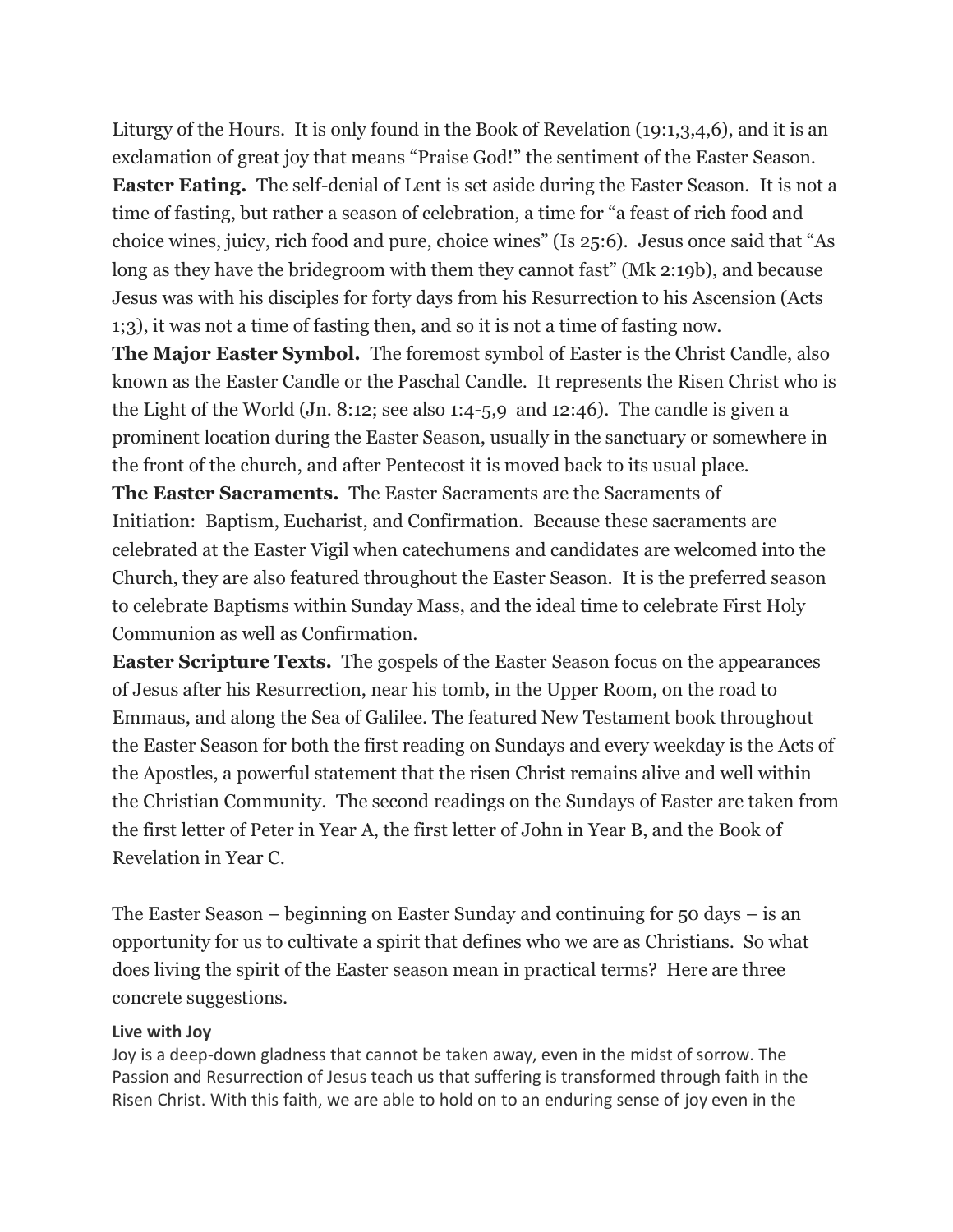midst of the sadness we experience from the loss of a loved one, a failure to achieve an important goal, or a setback during recovery from an illness.

#### **Live without Fear**

The Resurrection teaches us that God can overcome anything, even death. When the Risen Christ appears to the women at the tomb and later to his disciples, his first words are "Do not be afraid!" (Mt 28:5, 10) These words speak to our hearts, helping us cope with the fear from the loss of a job, a serious illness, or a crumbling relationship. Our faith allows us to trust that God can overcome our most serious problems.

## **Live with New Eyes**

Easter means to live with a sense of newness. Just as the return of spring lifts our spirits and makes us feel like the whole world is new, the Resurrection of Jesus makes "all things new." (Rev. 21:5) The Easter spirit is a spirit of renewal that enables us to show up at work with a positive attitude, to renew relationships that have been taken for granted, and to express appreciation and affection to those closest to us. It means to see the world through new eyes— God's eyes.

We can use these 50 days to cultivate an Easter spirit that enables us to be truly Christian: embracing joy, living without fear, and seeing the world again—as if for the first time.

## **Resurrection Symbols**

The butterfly is only one of several traditional symbols of the Resurrection. The most popular symbol is the egg, which seems to be lifeless but then breaks open to release new life. The lily is another common symbol. A dry and lifeless-looking bulb blossoms into one of the most beautiful flowers on earth. Another symbol of the Resurrection comes from Greek mythology. The phoenix was a bird that fell to earth and burned, and yet from its ashes arose another bird. Jesus' executioners destroyed his earthly life, but a new and more glorious life came about as a result of his resurrection. Artists sometimes show this as an eagle rising out of a flame. Appearing in the ancient catacombs of the early Church is another symbol of the Resurrection, the peacock. The peacock has a spectacularly beautiful tail, which loses its beauty during the molting season. But when the molting season ends, a new and more beautiful tail appears. The allusion in this symbol is to the fact that through the Resurrection Christ's life became more beautiful than ever.

# **STATIONS OF THE RESURRECTION STATIONS OF LIGHT VIA LUCIS**

We are all familiar with the Stations of the Cross. This has been a popular devotion which has thrived throughout the second Millennium of Christianity. Sometimes referred to by its Latin name, the Via Crucis is usually prayed on Fridays and perhaps on Sundays during the Forty Days of Lent, on the weekdays of Holy Week and on Good Friday. Many use it as a private devotion during the entire year. In the early centuries of the Church, pilgrims made a penitential journey to Jerusalem to walk and pray the Stations of the Cross, known as the "via dolorosa" (the way of sorrow). This practice is still carried out by pilgrims to the Holy Land.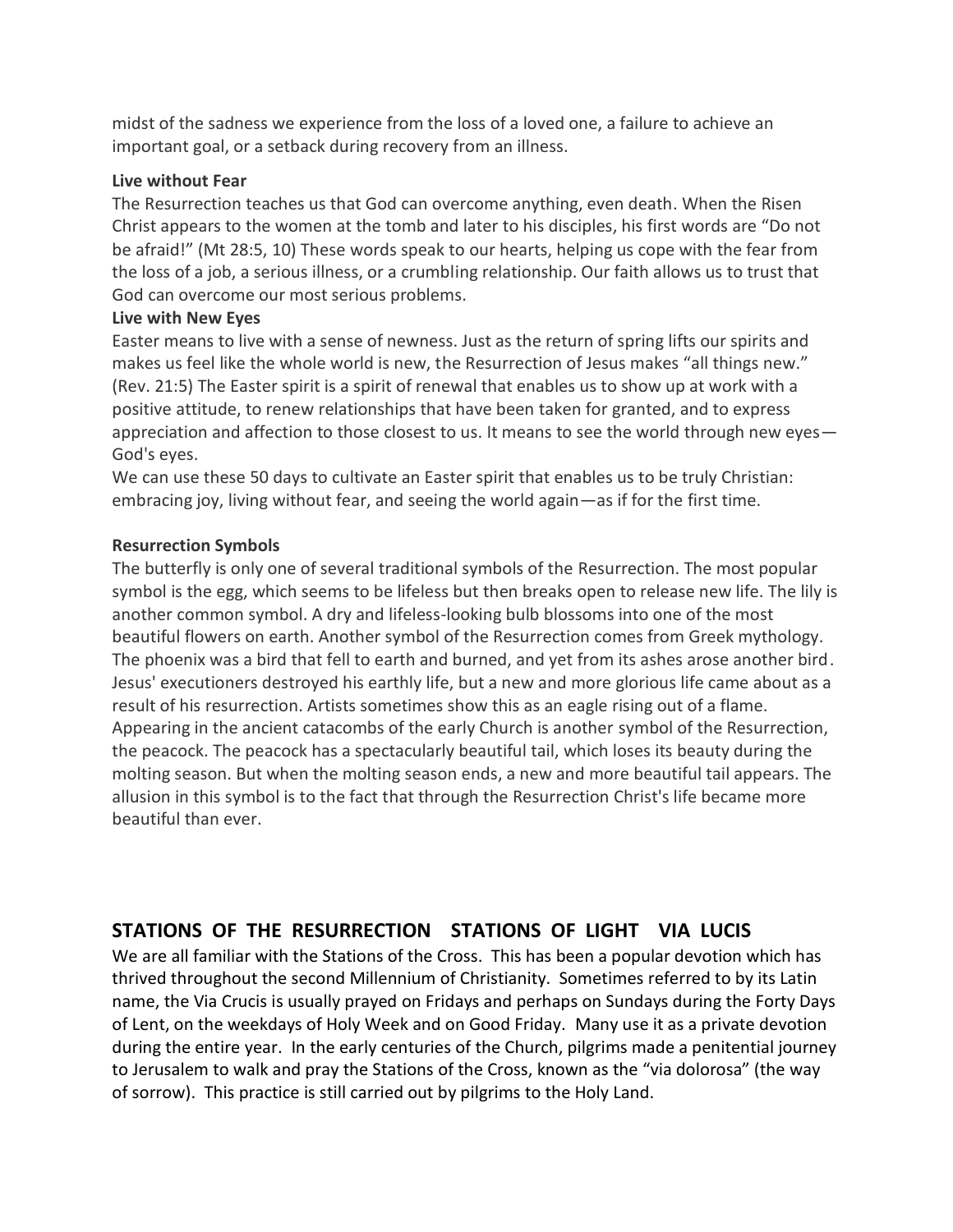The Via Lucis, the "Way of Light," emerges for Triduum liturgies in the same spirit of devotion. Also known as the Stations of the Resurrection, this devotion parallels the Glorious Mysteries of the Rosary just as the Via Crucis complement the Sorrowful Mysteries. These stations were discovered in the Catacombs of St. Callistus in Rome.

The Via Lucis is particularly suited for the Easter Season leading up to Pentecost. In a fashion similar to the Via Crucis and the four passion narratives, the Via Lucis reflects upon the final chapters of each of the four gospels, which narrate the appearances of the Risen Lord from Easter to Pentecost. Fourteen "Stations of Light" have been identified.

## **Called to be Crucifers and Lucifers**

Ata the head of every liturgical procession are important ministers: light bearers (lucifers) And a cross bearer (crucifer). They not only lead us into becoming a worshipping assembly, but also they remind each one of us of our essential identity and our mission to carry the light and the cross which were entrusted to us at our baptism.

The Via Crucis reminds us that we are called to be crucifers. We take up the cross with the Risen Lord who teaches us and accompanies us through the challenges of daily life. The Via Lucis, a contemporary rediscovery of an ancient devotion, highlights the continuing presence of the Risen Lord, as we recognize His guidance and leadership through the events of our living. Walking the Via Lucis makes us lucifers, light bearers in a darkened world. This insight gives a whole new positive meaning to the name "Lucifer" that was limited previously only to Catholic literary traditions/ link with the name of the leader of the fallen angels.

Our celebration of the liturgy is meant to be the source and spring as well as the journey through the valleys and mountaintops of our faith. The devotional itinerary through the Via Crucis and Via Lucis echoes the paschal mystery of the death and resurrection of Jesus Christ. Walking the Via Crucis and the Via Lucis helps us to identify with the Lord who always walaks ahead, behind and all around us.

# **REFLECTIONS THIRD WEEK OF EASTER**

#### **Seeking Jesus**

## *Monday of the Third Week of Easter*

Jesus answered them and said, "Amen, amen, I say to you, you are looking for Me not because you saw signs but because you ate the loaves and were filled. Do not work for food that perishes but for the food that endures for eternal life, which the Son of Man will give you." (Jn. 6:26-27)

This Scripture goes straight to the heart of our priorities in life. What are you working for? Are you working hard for the "food that perishes" and only working slightly for the "food that endures for eternal life?" Or vice versa?

For some reason, we can easily become obsessed with working for the "things" of this world. In the passage above, people were looking for Jesus because He had fed them the day before and they were hungry again. They were looking for food, literally. Jesus gently rebukes them, taking this as an opportunity to point out the real reason they should be seeking Him. The real reason is that He wants to provide the spiritual food of eternal life. What is the food Jesus wants you to seek? That's a question you must let our Lord answer in your heart.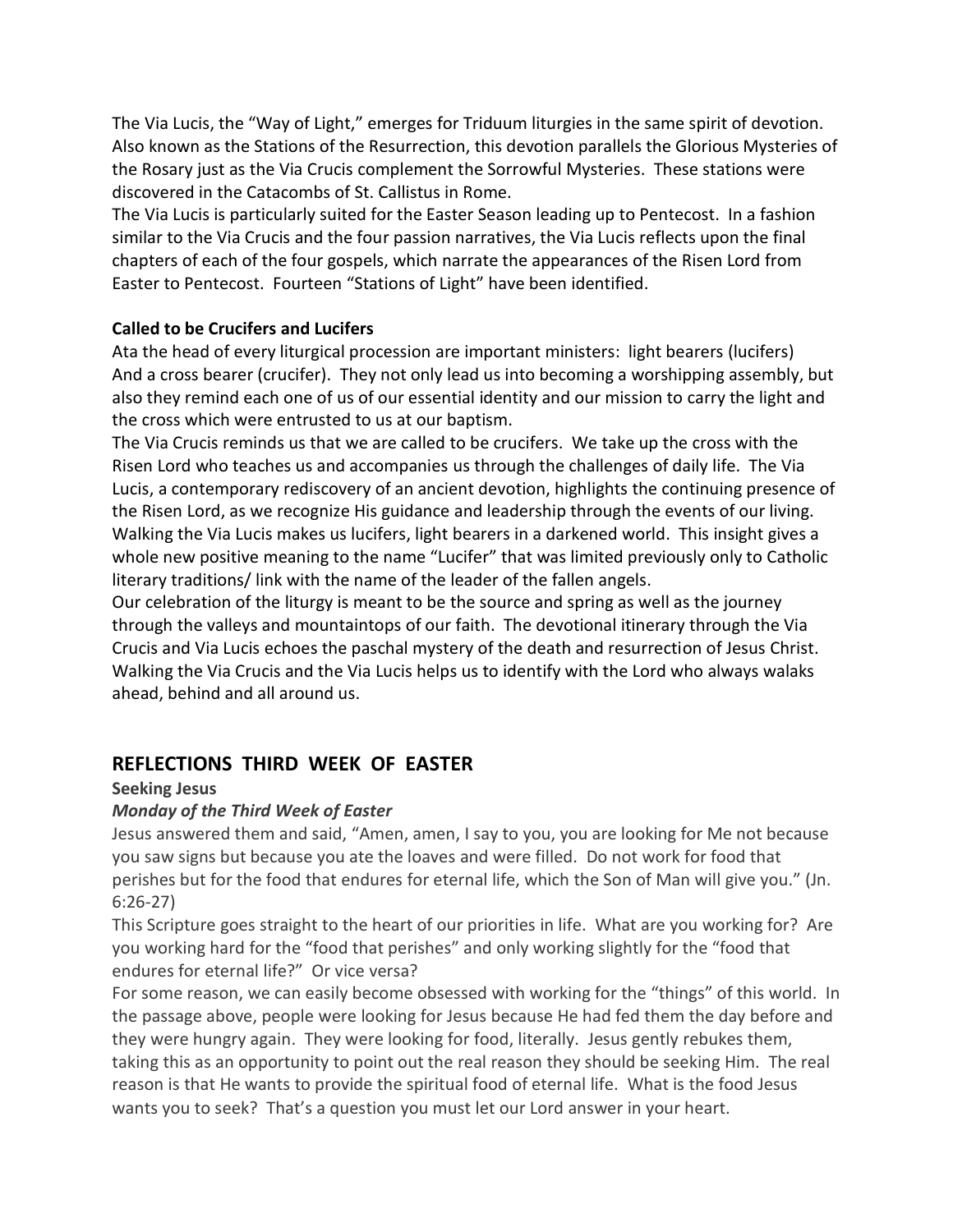There are two key questions we should ponder here so as to let Him answer us. First, "What do I want in life?" Spend time with that. Spend time all by yourself and try to be honest with this question. What do you want? What is your heart's desire? If you are honest and if you let yourself face your desires you will most likely find that you have some desires, or even many, that are not put in your heart by Christ. Recognizing what these desires are is the first step to discovering what the true food is that Jesus wants to give you.

The second key question is this: "Are you seeking Jesus for the right reason?" When we are sick we seek a doctor for a cure. When a child is hurt, this child often runs to a parent for comfort. This is OK. We do the same. When we are lost and confused we often turn to God for answers and help. But, ideally, we will eventually seek God for more than just healing or comfort. We will ultimately seek God for the reason of love. We will seek Him simply because we love Him and want to love Him all the more.

Reflect, today, upon your desire to seek Jesus, or lack thereof. When you can begin to seek out Jesus simply because you love Him and want to love Him more, you are on the right road. And as you walk down that road, you find it is a road of the utmost delight and fulfillment. Jesus, help me to seek You. Help me to seek You for the help and healing I need. But more than that, help me to seek You out of love. My Jesus, I do love You. Help me to love You more. Jesus, *I trust in You.*

## **Hunger and Thirst for the Eucharist**

#### *Tuesday of the Third Week of Easter*

Jesus said to them, "I am the bread of life; whoever comes to me will never hunger, and whoever believes in me will never thirst." (Jn. 6:35)

Wouldn't it be nice if you were never hungry or thirsty again? What's fascinating is that Jesus uses these very natural human experiences to teach us about Himself. He uses natural hunger and thirst to teach us that we long to be satisfied spiritually. And there is only one way to satiate these spiritual longings…through Him.

It is a good spiritual practice to reflect upon your natural longings as an analogy for your spiritual longings. Naturally speaking, we regularly get hungry and thirsty. We eat and drink, but several hours later we hunger and thirst again. This is a cycle we cannot avoid. Our body continually craves food and drink.

The same is true on a spiritual level. We cannot pray once and satisfy our spiritual longings forever. We cannot simply believe in Jesus and then be satisfied forever. Why? Because prayer and unity with Jesus is something that must take place daily throughout your day. The Eucharist offers insights into this hunger and thirst in that it provides us with our "daily" food. It is a gift that we must daily seek. Some of the Sacraments are given to us only once (Baptism and Confirmation). But the Eucharist is a gift that we must continually consume and long for. The fact that we must continually go to Mass and receive the Eucharist tells us that our Christian life is not something that can be fulfilled by one definitive decision. Rather, it's something that needs daily nourishment and fulfillment.

What do you do to satisfy this Christian longing each and every day? Perhaps you cannot attend Mass every day, but do you seek to fulfill your Christian desire for Christ each and every day? Do you seek Him who is the Bread of Life every day? Do you seek to satiate your thirst with Christ each and every day?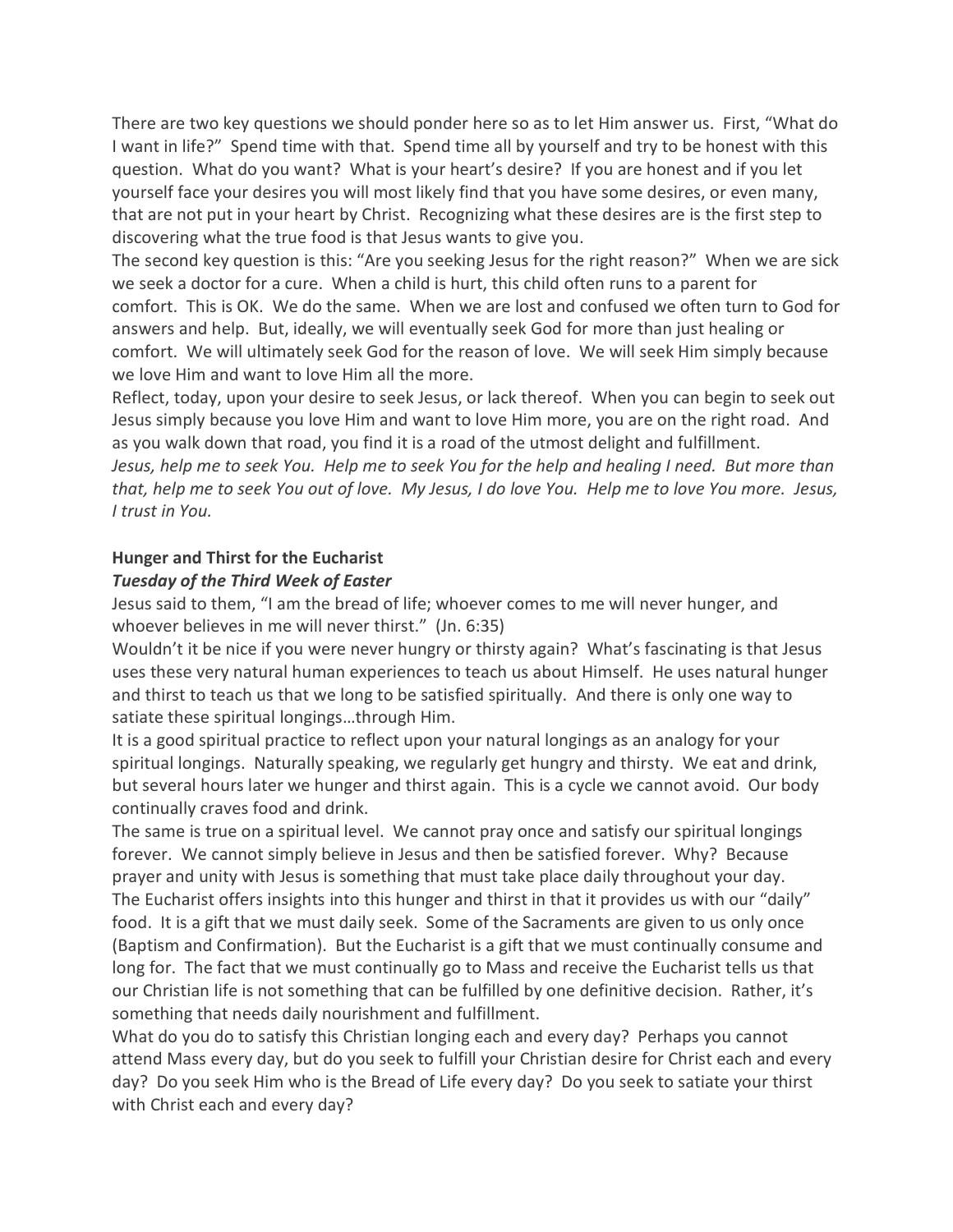Loving Jesus and following Him is a decision that must be renewed not only each day, it must also be renewed throughout your day. It must be renewed as often as you become physically hungry and thirsty.

Reflect, today, upon these natural longings you have for food and drink to continually remind yourself of your much deeper spiritual longing for Christ. Praying to Him, listening to Him and receiving Him into your soul is the food that satisfies like nothing else. Jesus is the true Bread of Life and your true Spiritual Drink. He is what you are made for. Let Him satisfy your deepest desires in life!

Lord, I do long for You. I long to be satisfied. Help me to turn to You at all times and in all *things. Help me to always remember that You are what I need and You alone satisfy. Jesus, I trust in You.*

#### **Never Rejected, Always Loved!** *Wednesday of the Third Week of Easter*

"I will not reject anyone who comes to me." (Jn. 6:37)

This little line says much about our Lord's Divine Mercy. It is a line repeated often in St. Faustina's Diary of Divine Mercy and it's a statement that many people need to hear. Why is this important to hear? Because, very often, we can carry the burden of rejection. Without even realizing it, there are many who have experienced rejection in their life and, as a result, are afraid to be vulnerable in a relationship out of fear of being hurt. Once you have been hurt in a relationship, you proceed with caution. This hurt can come from a family member, spouse, friend or anyone we've tried to reach out to in love only to receive hurt and rejection. And that hurts.

Jesus' words are especially important because they help to reassure us that Jesus is trustworthy. It is true that we can come to Him, open our hearts to Him, become completely vulnerable to Him, and He will treat us with the utmost tenderness, respect, kindness and care. Jesus will treat us with more care than we even treat ourselves!

Reflect upon these words of Jesus today. Say them over and over. "I will not reject anyone who comes to me." Know that He wants you to come to Him and to open your heart to Him completely. Doing so will allow Him to manifest His love for you and enable you to trust Him beyond what you ever imagined possible.

Lord, I want to come to You in my sufferings and rejection. I know You are the Divine Healer and will bring comfort to my soul. Help me to trust You and to let You love me. Jesus, I trust in You.

# **Drawn to Jesus**

# *Thursday of the Third Week of Easter*

Jesus said to the crowds: "No one can come to me unless the Father who sent me draw him, and I will raise him on the last day." (Jn. 6:44)

This Scripture passage reveals to us a wonderful spiritual principle we need to understand and live if we are to grow close to God. It's the principle of being drawn to Jesus by the Father. First of all, it's important to understand the first part of what Jesus says: "No one can come to me unless…" This tells us that coming to Jesus in faith, growing in that faith, and growing in our love of God is not something we can do on our own. Coming to faith is a response to God's action in our life.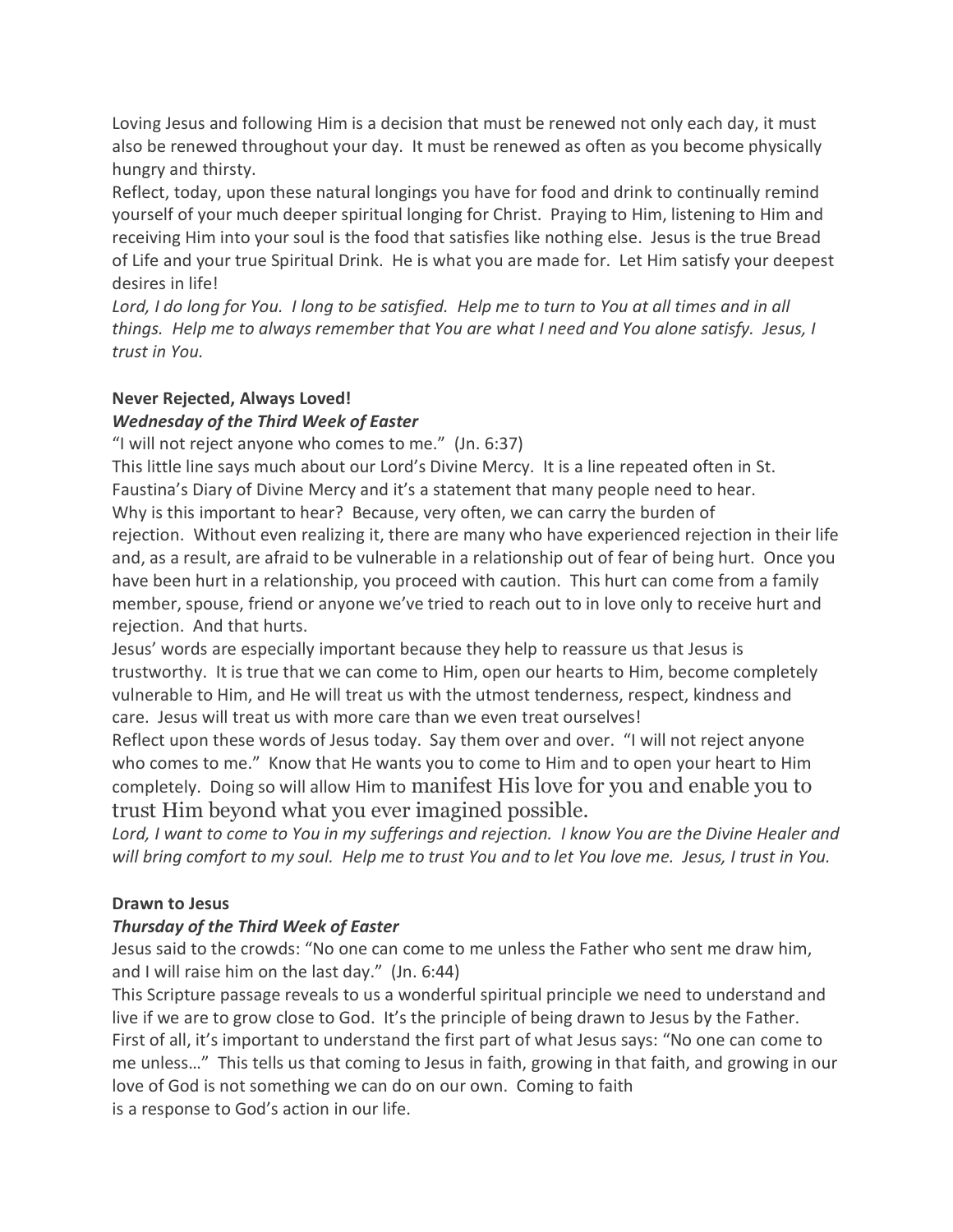This is important to understand if we wish to establish an authentic relationship with Christ because it reveals to us the fact that we have to let God take the first step in that relationship. When we let Him do this, it's our responsibility to then respond. Of course this does not mean we just sit back in a passive way waiting for God to reach out. God is constantly reaching out, constantly speaking and constantly drawing us to Himself. So our first responsibility is to tune into His gentle "wooing." This comes in the form of gentle promptings of grace inviting us to turn more completely to Him and to surrender more fully each and every day.

In our busy world it's so very easy to let ourselves become distracted by the many competing voices. It's easy to hear the pulling, and even pushing, of the world and all its enticements. The world has become quite good at penetrating our short attention spans and offering quick satisfactions that ultimately leave us empty.

But God's voice and His invitation are quite different. They are found in interior silence. However, we need not be in a monastery in order to achieve this interior silence. Rather, it's achieved by faithful periods of prayer each day, and a formed habit of turning to God in all things. It's achieved when we respond to God's calling, and then do it again, and again, and so forth. This builds a habit of being drawn, hearing, responding and being drawn in even closer so as to respond again.

Reflect, today, upon how well you listen to God. Try to find at least a few minutes (or more) of silence today. Close your eyes and listen. Listen to God speaking to you. When He draws you, respond to Him with much generosity. This is the best choice you can make each day! *Lord, please draw me in, draw me close and help me to recognize Your voice. As I hear You* calling, help me to respond to You with much generosity. My life is Yours, dear Lord. Help me to *desire You all the more. Jesus, I trust in You.*

#### **The Conviction of Jesus**

#### *Friday of the Third Week of Easter*

The Jews quarreled among themselves, saying, "How can this man give us his Flesh to eat?" Jesus said to them, "Amen, amen, I say to you, unless you eat the Flesh of the Son of Man and drink his Blood, you do not have life within you." (Jn. 6:52-53)

Certainly this passage reveals much about the Most Holy Eucharist, but it also reveals the strength of Jesus to speak the truth with clarity and conviction.

Jesus was facing opposition and criticism. Some were upset and challenging His words. Most of us, when we find ourselves under the scrutiny and wrath of others, will back down. We will be tempted to be overly concerned about what others say about us and about the truth we may be criticized for. But Jesus did exactly the opposite. He did not give in to the criticism of others. It's inspiring to see that, when Jesus was faced with the harsh words of others, He responded with even greater clarity and confidence. He took His statement about the Eucharist being His Body and Blood to the next level by saying, "Amen, amen, I say to you, unless you eat the Flesh of the Son of Man and drink His Blood, you do not have life within you." This reveals a man of the utmost confidence, conviction and strength.

Of course, Jesus is God, so we should expect this from Him. But nonetheless, it is inspiring and reveals the strength we are all called to have in this world. The world we live in is filled with opposition to the truth. It's opposed to many moral truths, but it is also opposed to many of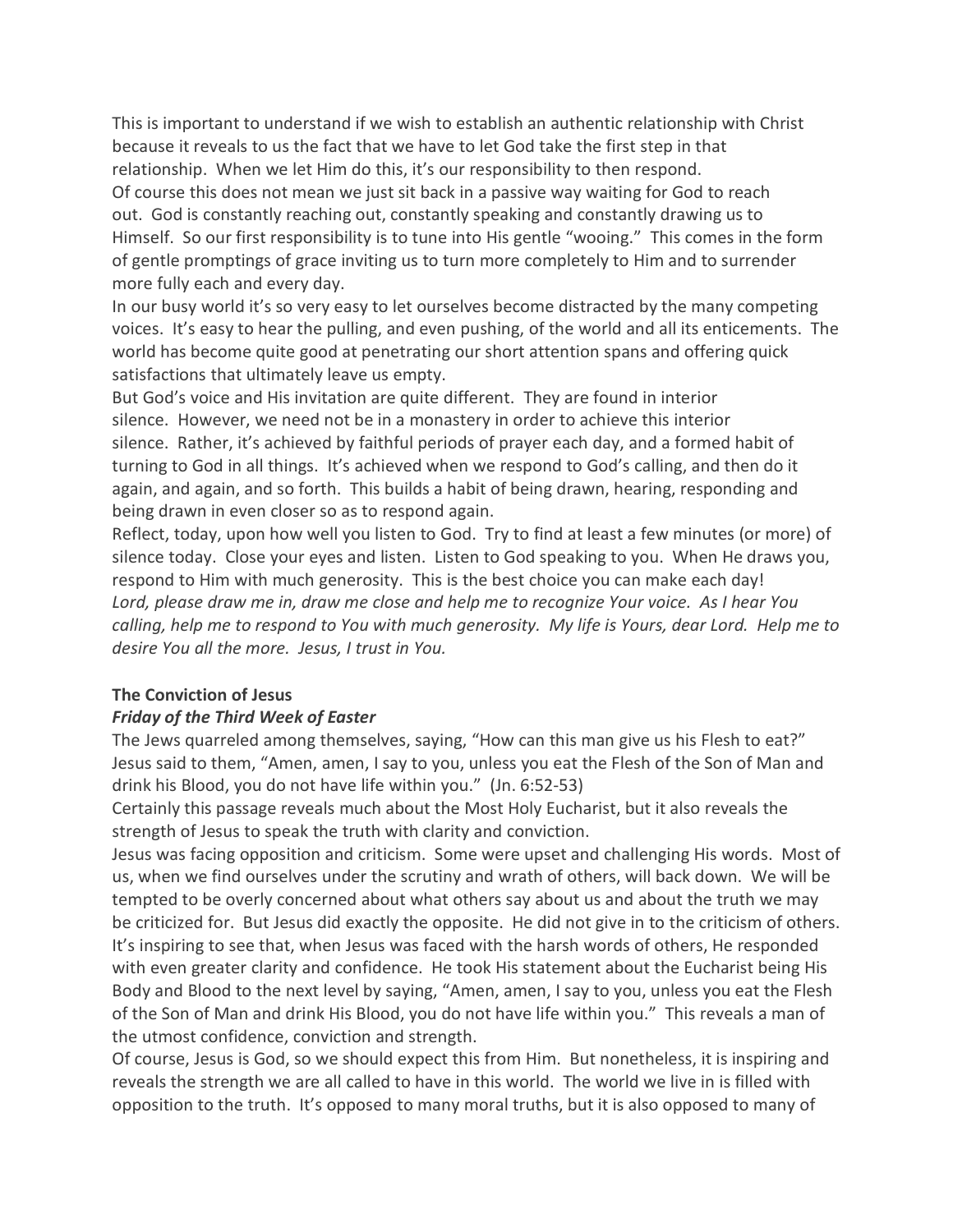the deeper spiritual truths. These deeper truths are things such as the beautiful truths of the Eucharist, the importance of daily prayer, humility, abandonment to God, putting God's will above all things, etc. We should be aware of the fact that the closer we grow to our Lord, the more we surrender to Him, and the more we proclaim His truth, the more we will feel the pressure of the world trying to steal us away.

So what do we do? We learn from the strength and example of Jesus. Whenever we find ourselves put in a challenging position, or whenever we feel as though our faith is being attacked, we must deepen our resolve to be all the more faithful. This will make us stronger and turns those temptations we face into opportunities for grace!

Reflect, today, upon the way that you react when your faith is challenged. Do you back down, give into fear and allow the challenges from others to affect you? Or do you strengthen your resolve when challenged and allow persecution to purify your faith? Choose to imitate the strength and conviction of our Lord and you will become a greater visible instrument of His grace and mercy.

*Lord, give me the strength of Your conviction. Give me clarity in my mission and help me to serve You unwaveringly in all things. May I never cower when faced with the challenges of life but always deepen my resolve to serve You with all my heart. Jesus, I trust in You.*

# **The Profound Teaching of the Holy Eucharist** *Saturday of the Third Week of Easter*

As a result of this, many of his disciples returned to their former way of life and no longer walked with him. Jesus then said to the Twelve, "Do you also want to leave?" Simon Peter answered him, "Master, to whom shall we go? You have the words of eternal life." (Jn. 6:66- 68)

What a perfect response from Peter. The context of this story is quite fascinating and revealing. Jesus had just completed His beautiful and profound discourse on the Holy Eucharist stating clearly that His flesh is real food and His blood is real drink and that unless you eat the flesh of the Son of Man and drink His blood you have no life in you.

As a result of His teaching on the Eucharist there were many who "returned to their former way of life and no longer walked with Him." In other words, Jesus' teaching on the Eucharist was difficult for many to accept and believe.

Interestingly, after Jesus speaks this profound teaching on the Eucharist, and after many leave Him as a result, He does not backpedal or change what He said. Instead, He asks His Apostles if they wish to leave also.

This question by Jesus to the Apostles is important to understand. By asking it of them in a very direct way, Jesus is giving them complete freedom to choose. He does not pressure them to believe what He just taught. This is significant because the level of detachment that Jesus offers is a way of inviting a completely free acceptance, on the part of the Apostles, of His glorious teaching on the Eucharist. They are truly free to accept or reject it. It is this freedom that allows them to radically deepen their faith in Jesus.

Peter speaks up and gives a wonderful response. "Master, to whom shall we go?" These words of Peter reveal clearly two things. First, this was a difficult situation in that people were walking away from Jesus. But secondly, Peter and the other Apostles were aware that they must believe despite the difficulty. Just because many left Jesus and refused to accept His words was